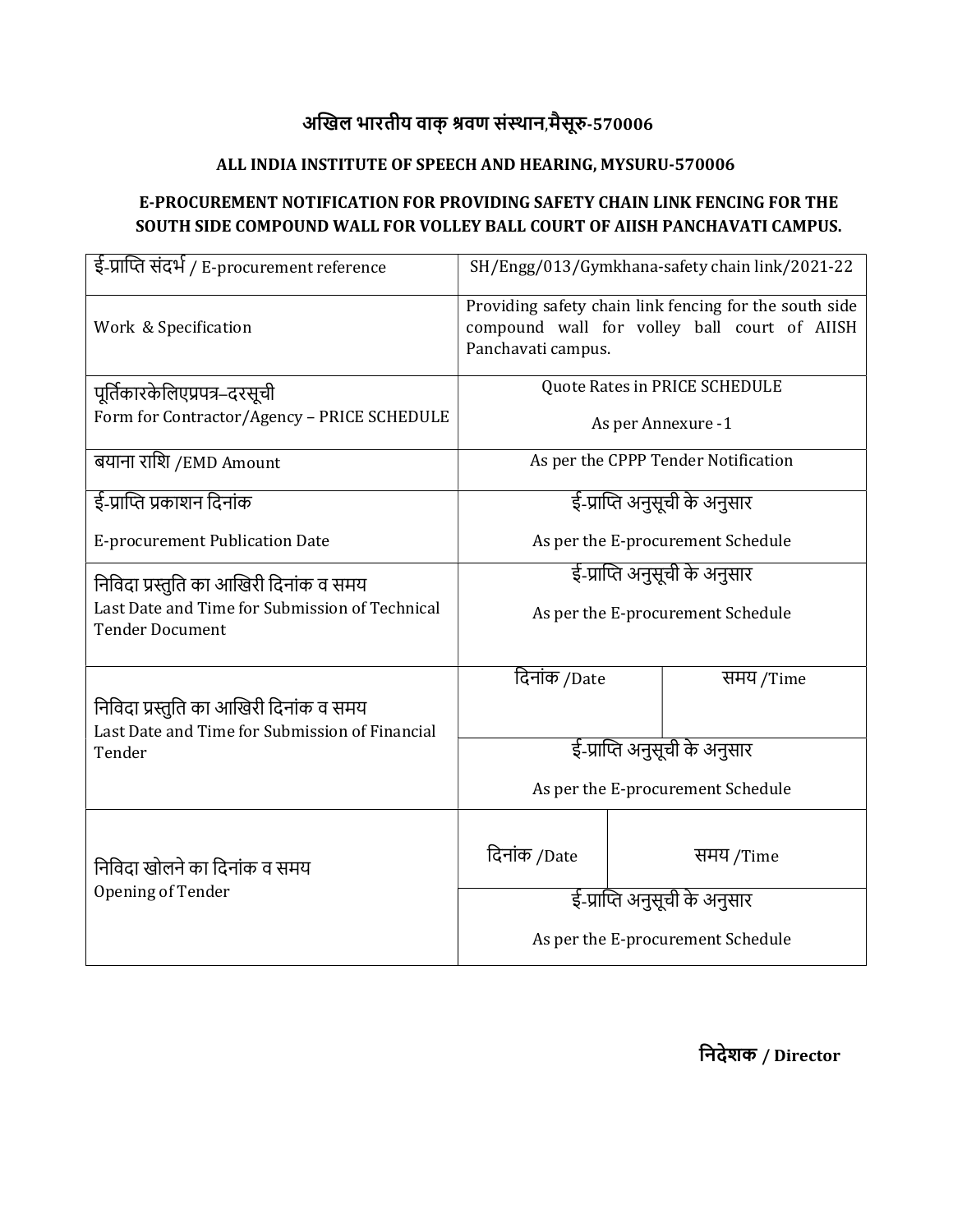# अखिल भारतीय वाक् श्रवण संस्थान,मैसूरु-570006

# ALL INDIA INSTITUITE OF SPEECH AND HEARING, MYSURU-570006

परिशिष्ट/ ANNEXURE-1

### दर सूची /PRICE SCHEDULE

### सभी मदों के लिए विवरण सहित दर उद्धत करें /Quote rate for all items with description.

| क्रमांक        | वस्तु का नाम / विवरण                                                                                                                                                                                                                                                                                                                                                                                                                                                        | मात्रा  | Unit | इकाई | <b>GST</b> | <b>Total Cost</b> |
|----------------|-----------------------------------------------------------------------------------------------------------------------------------------------------------------------------------------------------------------------------------------------------------------------------------------------------------------------------------------------------------------------------------------------------------------------------------------------------------------------------|---------|------|------|------------|-------------------|
| Sl. No         | Item Name / Description                                                                                                                                                                                                                                                                                                                                                                                                                                                     | Qty     |      |      | %          | in INR            |
|                |                                                                                                                                                                                                                                                                                                                                                                                                                                                                             |         |      | Unit |            | (Including        |
|                |                                                                                                                                                                                                                                                                                                                                                                                                                                                                             |         |      | rate |            | all taxes)        |
| $\mathbf{1}$   | Ground levelling work:- Clearing and grubbing road<br>land including uprooting rank vegetation, grass,<br>brush, shrubs, saplings and trees of girth up to<br>300mm, by manual means, in area of light jungle,<br>removal of stumps, disposal of unserviceable<br>materials, stacking of serviceable materials labour<br>charges complete as per specification.                                                                                                             | 2250.00 | Sqm  |      |            |                   |
| $\overline{2}$ | Stage dismantling Work:- Dismantling of existing<br>structures like culverts, bridges, retaining walls and<br>other structure comprising of masonry, cement<br>concrete, wood work, steel work including T&P and<br>scaffolding<br>wherever<br>necessary,<br>sorting<br>the<br>dismantled material, disposal of unserviceable<br>material with all lifts complete as per specification.                                                                                     | 64.80   | Cum  |      |            |                   |
| 3              | Earthwork<br>excavation<br>by<br>manual<br>means<br>for<br>foundation of building, water supply and sanitary<br>lines and electrical conduits etc, either in pits or in<br>trenches 1.5m and above in width, in soil not<br>exceeding 1.5 m in depth including dressing the<br>bottom and sides of pits and trenches, stacking the<br>excavated soil clear from edges of excavation with<br>lead up to 50 m. including breaking of clods complete<br>as per specifications. | 16.03   | Cum  |      |            |                   |
| $\overline{4}$ | Providing and laying in position plain cement<br>concrete of Mix 1:5:10 with OPC @ 160kgs, with<br>40mm and down size graded granite metal coarse<br>aggregates @0.86cum and fine aggregtes @ 0.58cum<br>machine mixed, machine mixed, concrete laid in<br>layers not exceeding 15 cms. thick, well compacted, in<br>foundation, including cost of all materials, labour,<br>HOM curing complete as per specifications.                                                     | 1.61    | Cum  |      |            |                   |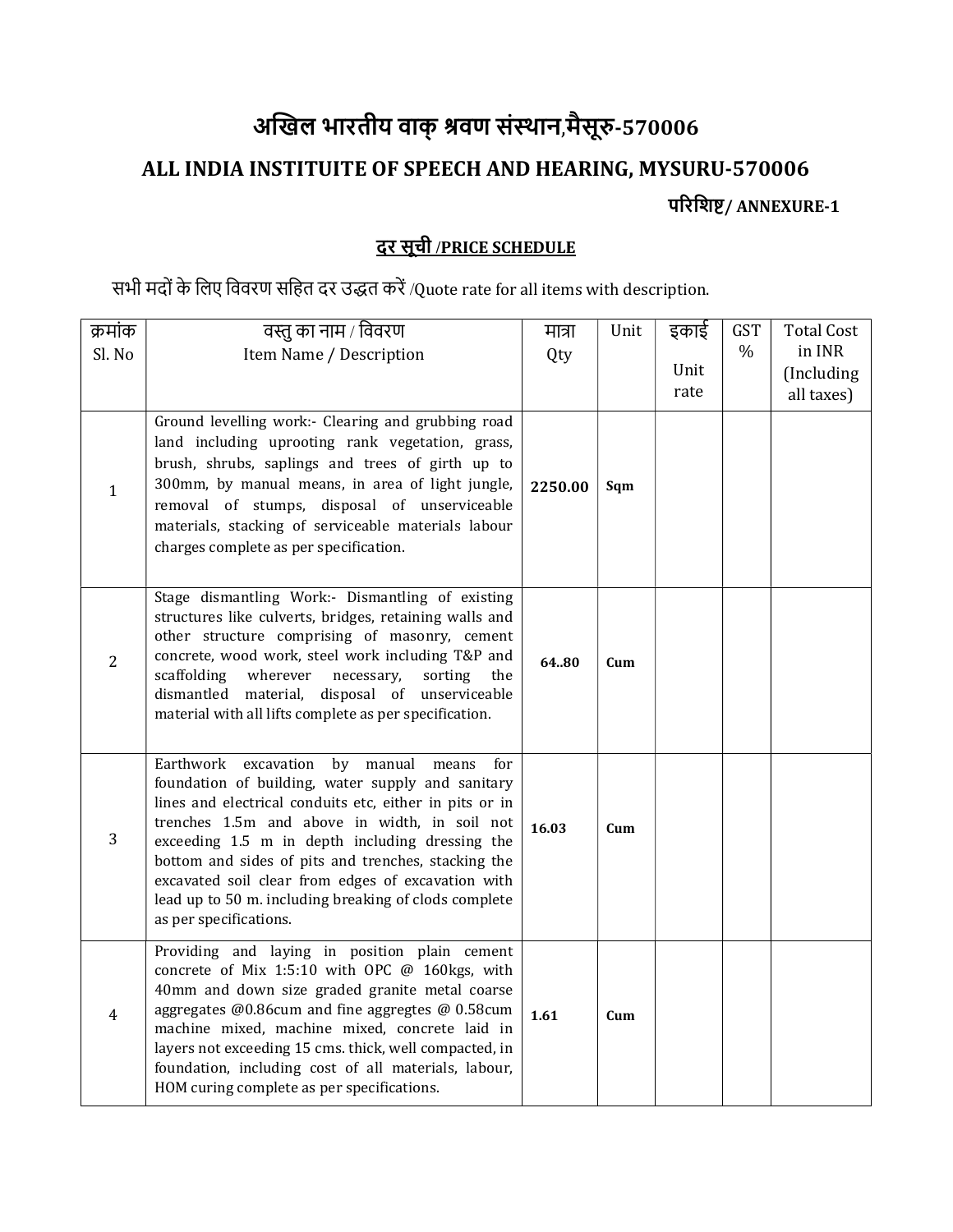| 5 | Providing and laying in position plain cement<br>concrete of mix 1:2.:4 with cement $@$ 240kg with<br>20mm and down size: graded granite metal coarse<br>aggregate @0.69cum and fine aggregates @ 0.459<br>cum, machine mixed, concrete laid in layers not<br>exceeding 15cms thick, well compacted, in foundation<br>plinth & cills, including cost of all materials, labour,<br>HOM of machinery, curing complete as<br>per<br>specifications                                                                                                                                                                                                                                                                  | 20.15   | Cum |  |  |
|---|------------------------------------------------------------------------------------------------------------------------------------------------------------------------------------------------------------------------------------------------------------------------------------------------------------------------------------------------------------------------------------------------------------------------------------------------------------------------------------------------------------------------------------------------------------------------------------------------------------------------------------------------------------------------------------------------------------------|---------|-----|--|--|
| 6 | Fabrication, supplying and erecting M.S.angular<br>trusses of all spans as per approved drawing and<br>design. The entire trusses is anchored in RCC column<br>by using 4 nos of M.S. anchor bolts at each support<br>with 10 mm thick base plate and shoe plate. The work<br>includes cutting, straightening, placing in position of<br>M.S.pipes and welding wherever necessary and<br>applying one coat of redoxide primer coat to all the<br>member including cost of materials, labour charges<br>and hire charges of machineries for cutting, welding,<br>grinding and erection equipment's with all lead and<br>lift, transportation etc., complete as per specification.                                 | 4858.68 | Kg  |  |  |
| 7 | Supplying and fixing M.S. rectangular poles made out<br>of two equal angles of 65x65x6mm welded together<br>and fixed in cc 1.2.4 with 2nos. 16mm dia. M.s.<br>holdfast rods each of length 25 cm. Including cost of<br>all materials, cutting bending scaffolding wherever<br>necessary, nicely finishing the welded joints with all<br>lead and lift and as per the directions of the engineer-<br>in-charge of the work including providing 2coats ofc<br>approved quality paint over one coat of shop painting.<br>(excluding cost of earthwork and concrete) member<br>including cost of materials, labour charges and HOM<br>with all lead and lift, transportation etc., complete as<br>per specification | 225.00  | m   |  |  |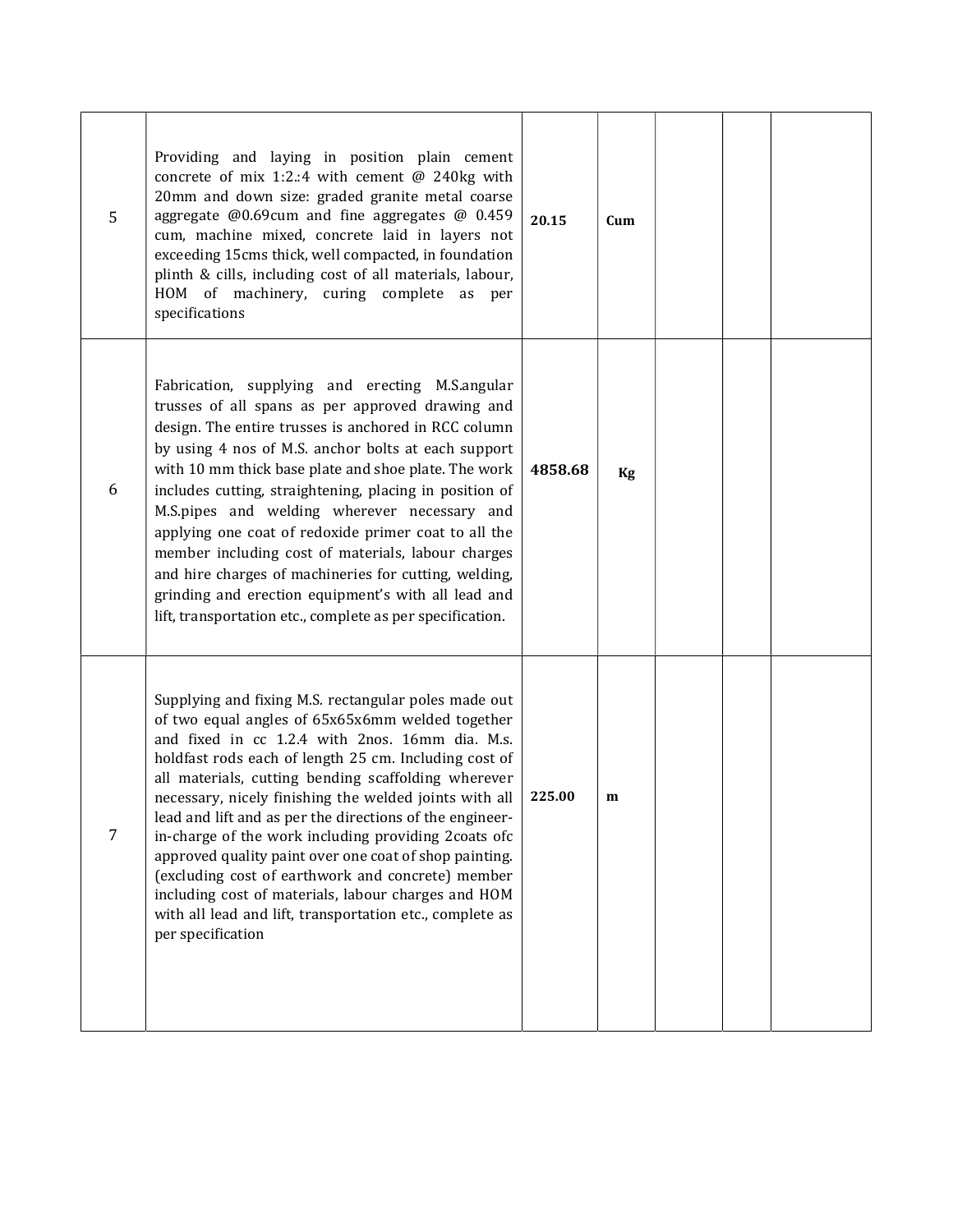| 8  | Providing chainlink fencing 50mm size of 8guage<br>properly stretched between rectangular poles and<br>fixed with suitable bolts and nuts, the free ends shall<br>be welded to the pole and block pipe at top and<br>bottom as required including cost of all materials,<br>labour, lead and lifts, cutting, bending wherever<br>necessary, wastage and lapping etc. complete as per<br>directions including 2 coats of approved paint over<br>one coat of shop paint. including cost of materials,<br>labour charges and HOM transportation etc., complete<br>as per specification | 202.50 | Sqm   |  |
|----|-------------------------------------------------------------------------------------------------------------------------------------------------------------------------------------------------------------------------------------------------------------------------------------------------------------------------------------------------------------------------------------------------------------------------------------------------------------------------------------------------------------------------------------------------------------------------------------|--------|-------|--|
| 9  | Providing 15mm thick cement plaster in single coat<br>with cement mortar to brick masonry including<br>rounding off corners wherever required smooth<br>rendering: Providing and removing scaffolding,<br>including cost of materials, labour, curing complete as<br>per specifications. Cement mortar 1:4                                                                                                                                                                                                                                                                          | 27.36  | Sqm   |  |
| 10 | Providing and applying enamel metal paint two coats<br>(excluding priming coat) on new steel or other metal<br>surface brushing to give an even shade, cleaning oil,<br>grease, dirt and other foreign matter, sand papering,<br>including cost of materials, labour, scaffolding<br>complete as per specification.                                                                                                                                                                                                                                                                 | 242.00 | Sqm   |  |
|    |                                                                                                                                                                                                                                                                                                                                                                                                                                                                                                                                                                                     |        | Total |  |

#### शतें व निबंधन / Terms and Conditions: As per Annexure 2

#### Documents to be uploaded along with price schedule:

- 1) Copy of EMD [Paid DD]
- 2) Copy of GST
- 3) PAN CARD DETAILS
- 4) CPWD/KPWD CONTRACTOR'S REGISTRATION CERTIFICATE.
- 5) COPY OF SIMILAR WORK DONE CERTIFICATE FROM ANY GOVT.
- DEPARTMENTS/INSTITUTE/PSU IN THE LAST THREE YEARS.
- 6) COPY OF MSME CERTIFICATE EXEMPTION FOR EMD PAYMENT.

पूर्तिकार के हस्ताक्षर Signature of the Contractor/Agency नाम, पता और मोहर Name, Address and Seal िनदेशक / Director